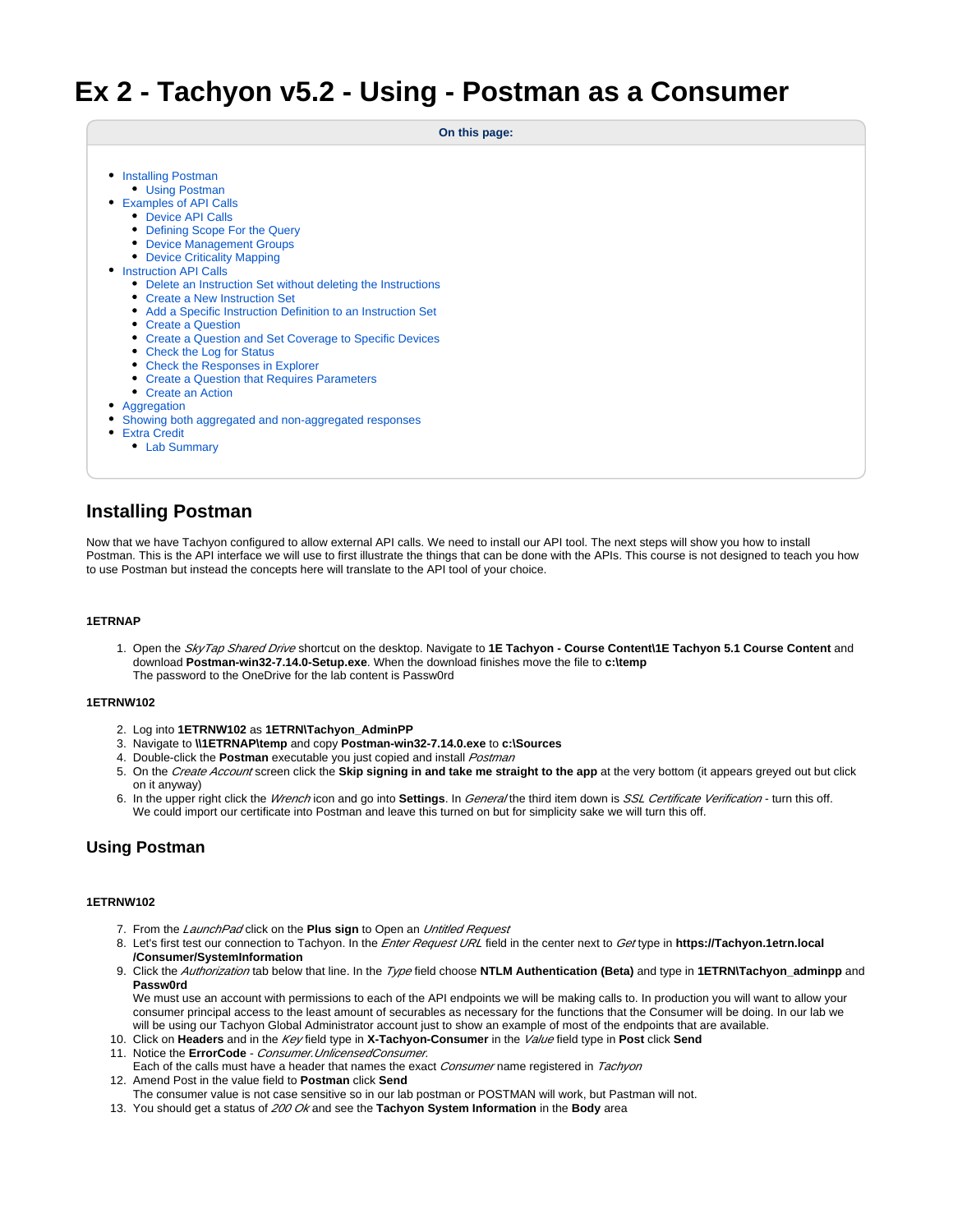# **Examples of API Calls**

In Tachyon there many different calls that we can do. Think of the things you can do in the Settings Application (system configuration type items) and things you can do in the Explorer Application (interacting with the devices that are reporting into Tachyon). We will do some of each of these things.

# <span id="page-1-0"></span>**Device API Calls**

#### **1ETRNW102**

- 14. Click the Plus sign to open a *new request*
- 15. In the Request URL Field type in **https://Tachyon.1etrn.local/Consumer/Devices** leave the type as Get You will need to change your Authorization to NTLM each time (your credentials will still be in there saved by Postman - this may not be the case for other tools) and you will need to fill in your header information each time since each request is sent and handled as an individual item.
- 16. Click on **Headers** and in the Key field type in **X-Tachyon-Consumer** in the Value field type in **Postman**
- 17. Click **Send**
- 18. Notice the listing of all of our Devices in the body You will see a status of 200 Ok each time and the body of the response will contain the data that we asked for in the Get statement
- 19. Now we will Get a specific device click the **Plus sign** to open a new request and type in **https://Tachyon.1etrn.local/Consumer/Devices /fqdn/1ETRNW71.1ETRN.Local**
- 20. Click on **Headers** and in the Key field type in **X-Tachyon-Consumer** in the Value field type in **Postman** click **Send**
- 21. Notice the *Status 400 Bad Request*. FQDN for this API call must be encoded in Base64 format The Tachyon SDK Documentation will provide you with guidance when specfic formats or parameters are required. A link to the SDK documentation is included in the Links to Developer Resources page at the end of this Lab Guide.
- 22. Open a new tab in Chrome and navigate to **base64encode.org** Select **Encode** at the top and Type in **1ETRNW71.1etrn.local** in the top form and click on the green **Encode**. Copy the characters from the bottom pane into your Postman Request URL (replacing the 1ETRNW71. 1ETRN.Local). Click **Send**
- In this example your base64 encoded value will be **MWV0cm53NzEuMWV0cm4ubG9jYWw=**
- 23. Notice the Status 200 and the details of our device

# <span id="page-1-1"></span>**Defining Scope For the Query**

Next we will define a scope for our query to limit our results to a particular type of device. In this example we are only wanting to return our Servers.

- 24. Perform a Post on **https://Tachyon.1etrn.local/Consumer/Devices/Scope**
- 25. Set NTLM Authorization and Add your **X-Tachyon-Consumer** header value to **Postman**. Also add a second header in the Key field start typing in **Content** and choose **Content-Type** in the Value field start typing in **application** and Choose **application/json**. This is the header we need to add when passing some parameters with our request.
- 26. Click on the Body tab and choose the **raw** radio button
- 27. In the Code Block type in the following

```
{
         "Attribute" : "DevType",
         "Operator" : "Like",
         "Value" : "Server"
}
```
28. Click **Send**

29. Notice our results pane - only the Server device types are returned.

The scope attributes that are available are very specific. See the link in the Resources page at the end of this course for additional attributes that we did not use in our examples.

# <span id="page-1-2"></span>**Device Management Groups**

- 30. Base64 encode **1ETRNAP.1etrn.local** and use in the next step request
- 31. Now perform the following Get **https://Tachyon.1etrn.local/Consumer/Devices/FQDN/<Base64 Encoded Name>/ManagementGroups**
- **32.** Scroll down and notice the *Management Groups* that this device is a member of

# <span id="page-1-3"></span>**Device Criticality Mapping**

33. Now perform a Get on **https://Tachyon.1etrn.local/Consumer/Devices/CriticalityMapping** This returns the Device Criticality from the Criticality Mapping Table in the **Tachyon Master DataBase**. This tells us that our Critical devices are set to **5**

# <span id="page-1-4"></span>**Instruction API Calls**

Now we will work with our API calls that do things with Instructions and Instruction Sets.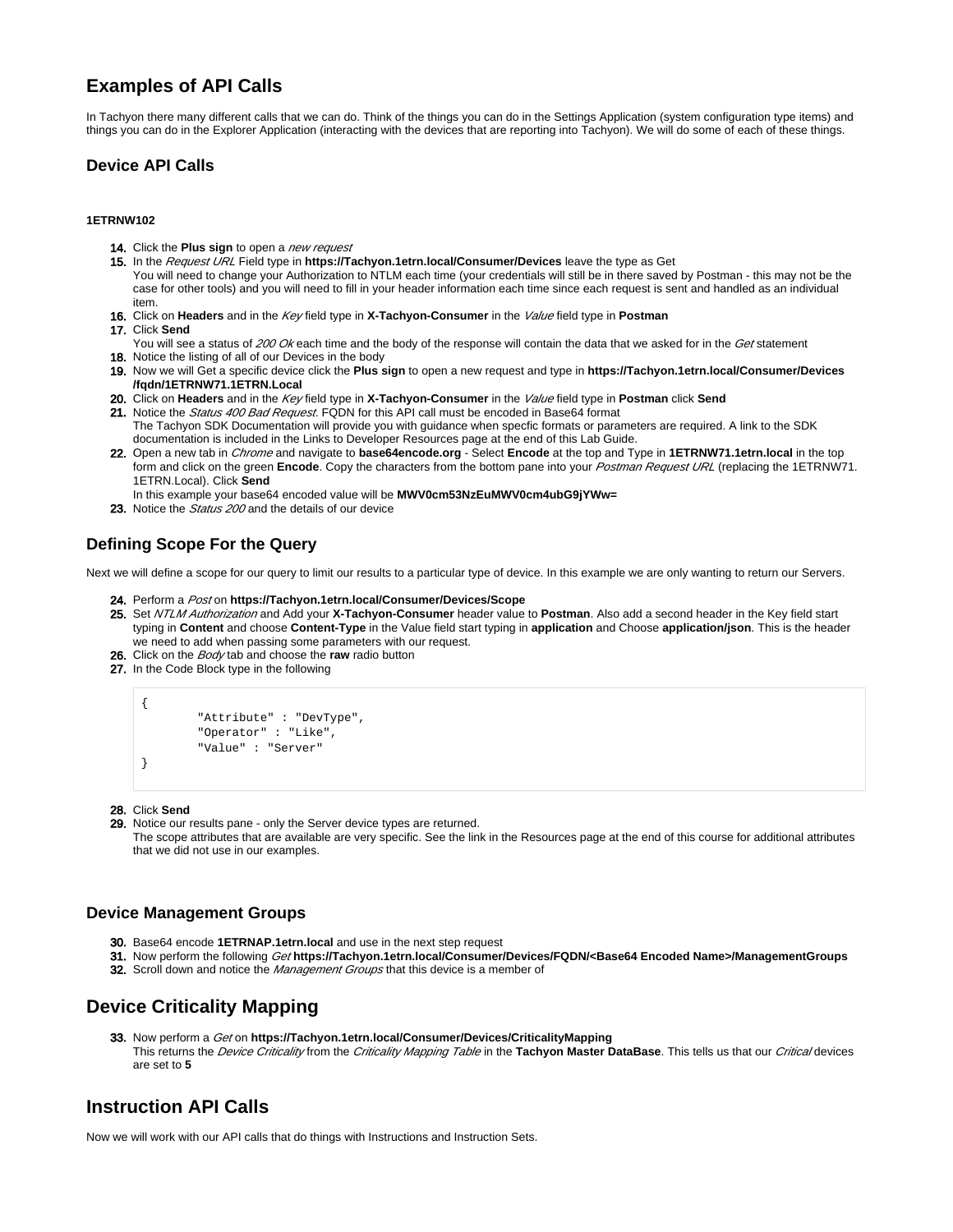- 34. Perform a Get on **https://Tachyon.1etrn.local/Consumer/InstructionSets**
- 35. Notice the listing of all of our *Instruction Sets* that have been uploaded to Tachyon
- 36. Now perform a Get on **https://Tachyon.1etrn.local/Consumer/InstructionDefinitions**
- 37. Notice all of the instruction definitions. Look at all of the Instruction Set IDs. You will need to use these in later labs.
- 38. Perform a Get on **https://Tachyon.1etrn.local/Consumer/InstructionSets/Id/16**
- 39. Notice it returns our *Device Criticality Instruction Set*
- 40. Perform a Get on **https://Tachyon.1etrn.local/Consumer/InstructionDefinitions?instructionType=Question**
- 41. Notice that this returns all of the instructions that are Questions. Only the instructions that the user can see per their permissions are returned. The ones that the account does not have permission to are omitted from the return.
- 42. Perform a Get on **https://Tachyon.1etrn.local/Consumer/Instructions/InFlight/InstructionSet/16**
- 43. Notice we have **0 Running** instructions for our Device Criticality Instruction Set
- 44. Open Chrome and navigate to **Explorer Application**. Ask the question **What is the Criticality of my Devices?** and change the Gather duration to **30 minutes**
- 45. Go back to Postman and **resend** the last **Get**
- 46. Notice we now have **1 InFlight** instruction for that instruction set When you are deleting instructions you must be careful to check for any that are InFlight as you do not want to delete any InFlight instructions. Instead cancel the instruction before you delete it.

### <span id="page-2-0"></span>**Delete an Instruction Set without deleting the Instructions**

The next exercise will show you how to delete an instruction set without deleting the instruction definitions.

- 47. Open the Settings Application in Chrome and navigate to **Instructions Instruction Sets** and select the Misc Instruction Set.
- 48. Note that we have **35** instructions in the Misc Instruction Set and **0** instructions in the Unassigned Instruction Set
- 49. Back in Postman perform a Delete on **https://Tachyon.1etrn.local/Consumer/InstructionSets/Id/18?deleteContent=false** Adding the deleteContent set to False will leave our Instruction Definitions but they will move to the Unassigned Instruction Set. deleteContent=true will also delete any instruction definitions that are members of the instruction set. We could have also used https://Tachyo n.1etrn.local/Consumer/InstructionSets/Id/18/Clear to remove them all from an instruction set and keep the definitions.
- 50. Navigate back into the **Settings Application** and notice that we now have **35** instructions in the Unassigned Instruction Set and no Misc Instruction Set. You may have to refresh your page.

### <span id="page-2-1"></span>**Create a New Instruction Set**

We will now create an instruction set to replace the one we just deleted.

- 51. Perform a Post on **https://Tachyon.1etrn.local/Consumer/InstructionSets**
- 52. Change to NTLM Authorization and Add your standard header of **X-Tachyon-Consumer** with a value of **Postman**. Still in Headers also add a header of **Content-Type** with a value of **application/json**

You can start typing in the header and Postman intellisense will allow you to select the one that matches your typing - using this is suggested as it will eliminate syntax errors.

- 53. Click the *Body* tab and choose the *Raw* radio button. Ensure that *json* is selected in the far right column (in Orange)
- 54. Type in the following in the *Body* Code Block

```
{
"Name" : "Msc",
"Description" : "Replaces our deleted Instruction Set"
}
```
55. Click **Send**

- 56. Notice our Status 201 Created
- 57. Navigate to the Settings Application and ensure that the Instruction Set was created. Notice it contains **0** Instruction Definitions.

### <span id="page-2-2"></span>**Add a Specific Instruction Definition to an Instruction Set**

You will need to type in **https://Tachyon.1etrn.local/Consumer** in your Request URL field including the rest of the URL but in the next exercises we will refer to the URL as **<RestOfURL>** as this is the way it appears both in our Documentation and in Swagger.

- 58. Back in Postman open a new tab and perform a Get on **InstructionSets** find the Instruction Set ID of the new Msc instruction set we created 59. Perform a Post on **InstructionSets/Contents**
- 60. Add our header for a payload **(Content-Type with a Value of application/json)**
- 61. Select **Body** and choose **Raw**
- 62. Type the following in your *Body* code block

```
{
"SetID" : <enter the number from your Get>,
"InstructionDefinitionIds" : [56,57]
}
```
63. Navigate to Settings application and check to make sure your instructions (Delete all coverage tags and Delete all freeform tags) have been moved into your instruction set.

# <span id="page-2-3"></span>**Create a Question**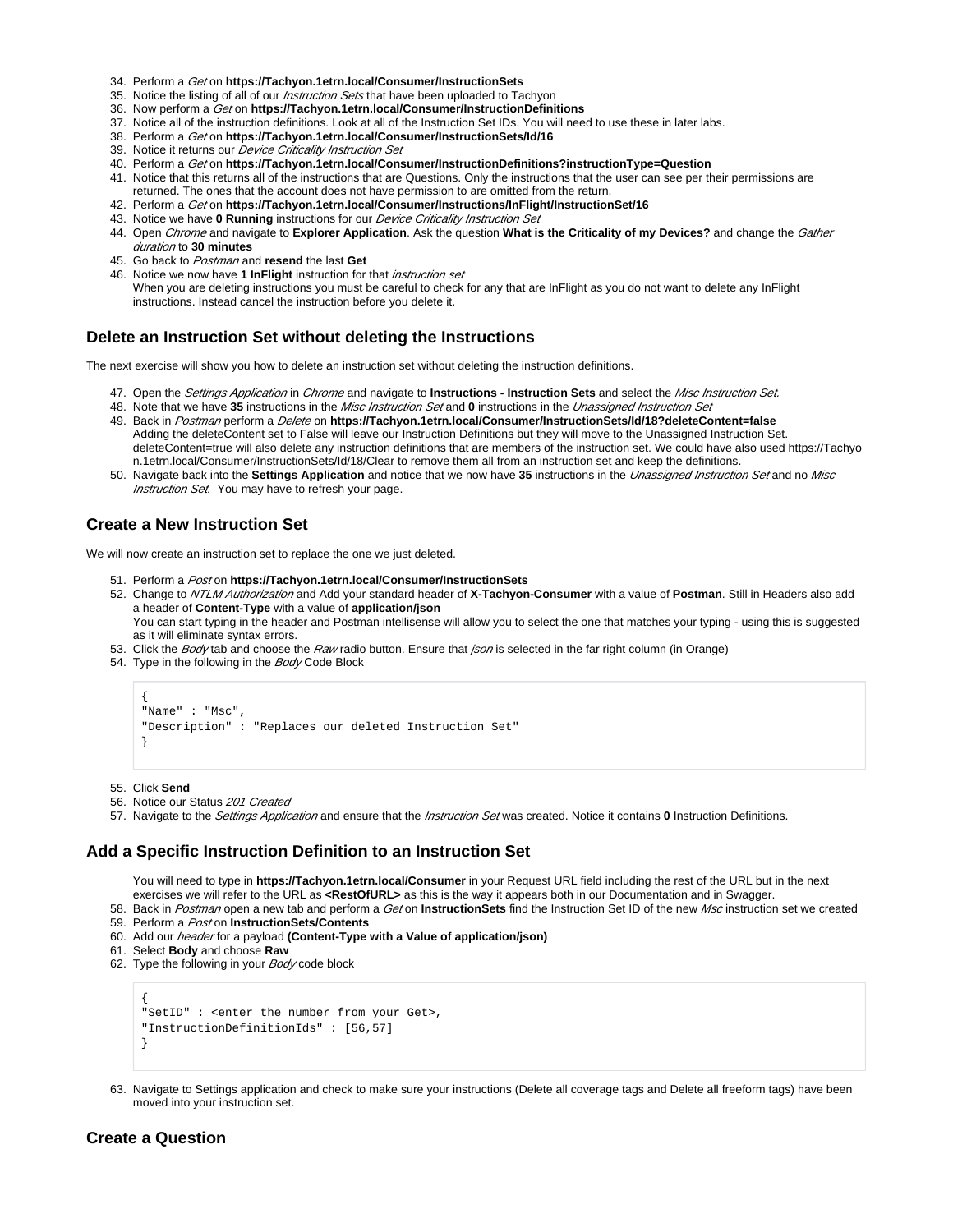Now we will use Postman to ask a question. We will refer to it as creating a question. We are going to ask What is the Criticality of My Devices?

- 64. Perform a Post on **Instructions**
- 65. Add your additional header of **Content-Type value = application/json**
- 66. In your *body raw* code block type in the following

```
{
"DefinitionId" : 28,
"InstructionTtlMinutes" : 120,
"ResponseTtlMinutes" : 120}
```
- 67. You should get a Status of **201 Created**
- 68. Open the *Explorer Application* and Notice that the Question is Running
	- You could also look at the Tachyon.ConsumerAPI.log on the Tachyon Server (1ETRNAP)

## <span id="page-3-0"></span>**Create a Question and Set Coverage to Specific Devices**

Now we are going to ask a question "What is the location of my devices?" and limit the coverage to specific devices.

- 69. In Postman open a new request and perform a Post on **Instructions/Targeted**
- Fqdn list is limited by MaxRequestLength which defaults to 4MB
- 70. Add your Additional Header for a payload **(Content-Type value application/json)**
- 71. In your *body raw* code block type in

```
{
         "DefinitionId" : 29,
         "InstructionTtlMinutes" : 15,
         "ResponseTtlMinutes" : 15,
         "Devices" : ["1ETRNW71.1ETRN.Local", "1ETRNW72.1ETRN.local", "1ETRNW73.1ETRN.local"]
}
```
Here we are editing our *Instruction Time To Live* and our *Response Time To Live* and giving the Question a *coverage* of our three Windows 7 devices.

- 72. Click **Send** to create the Question
- 73. You should see the Status of **201 Created**

### <span id="page-3-1"></span>**Check the Log for Status**

#### **1ETRNAP**

- **74.** Open the *Tachyon.ConsumerAPI.log* and see the details of the Request you just sent
- **75.** Notice the line for *"Question Created"* with a Payload *"Get the location of my devices?"* and *Coverage* of our *Windows 7 devices*

### <span id="page-3-2"></span>**Check the Responses in Explorer**

#### **1ETRNW102**

76. Open the *Explorer Application* and check that the instruction is running We can still see the responses in Explorer because we did not offload them. If we had set them up for offloading they would be visible only in the application that was the source of our offloading.

# <span id="page-3-3"></span>**Create a Question that Requires Parameters**

Now we will create a question that requires us to enter some values at the time of issue.

#### **1ETRNW102**

- 77. Back in Postman click the **Plus sign** to open a new request window
- 78. Add your Authorization and your two headers
- 79. Perform a Post on **Instructions**
- 80. In your *Body Raw* tab type in the following in your code block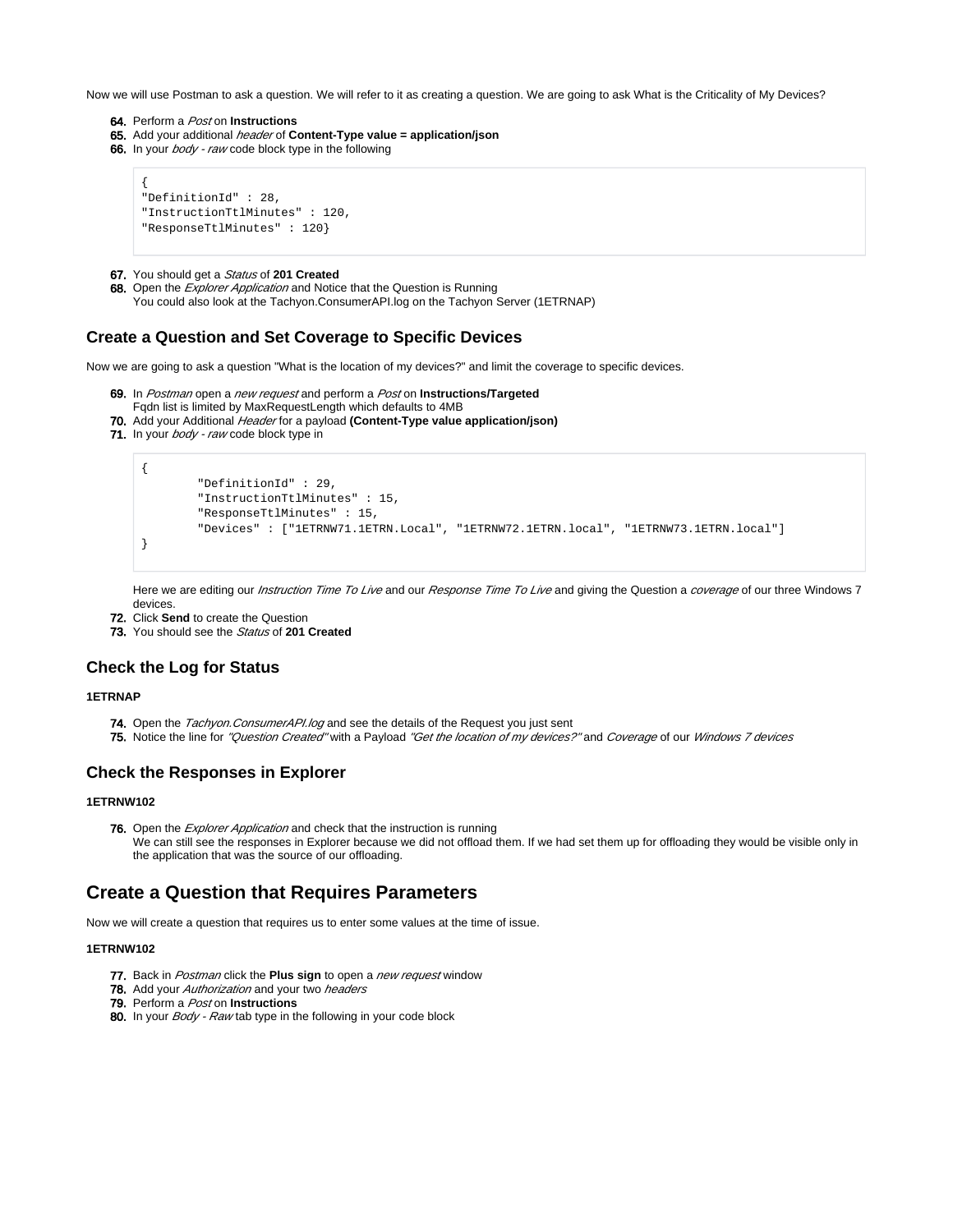{ "DefinitionId" : 127, "InstructionTtlMinutes" : 15, "ResponseTtlMinutes" : 15, "Parameters" : [{ "Name" : "hive", "Value" : "HKLM" },{ "Name" : "subkey", "Value" : "Software\\1E" }] }

Here we are creating a question What are all the subkeys for a specific reg key? Notice our parameters we have to define these exactly as called for the in the instruction definition. We are using the [ ] to enclose the entire array and each pair of name and value are in { } (curly braces) comma delimited.

- 81. Click **Send** to issue our request
- 82. Notice the Status **201 Created**
- 83. Check the log and the responses in *Explorer application*
- Notice that this Instruction is not *aggregated*. We will look at an instruction in a later exercise that is aggregated so that you can see the differences.

# <span id="page-4-0"></span>**Create an Action**

Now will we create an action and see the changes that are made to our devices. We will be setting a registry entry on our Windows 7 devices. Our instruction requires multifactor authentication and approval.

#### **1ETRNW102**

- 84. Back in Postman open a **new request** to perform a Post on **Instructions** and fill in the Authorization and the two headers that we need to add a payload to our request
- 85. For Authentication use the **Tachyon\_Admin1** account. Change that in your Authorization tab in Postman
- 86. In the **Body Raw** code block type in

```
{
         "DefinitionID" : 135,
         "InstructionTtlMinutes" : 15,
         "ResponseTtlMinutes" : 15,
         "Parameters" : 
[{
         "Name" : "hive",
         "Value" : "HKLM"
},{
         "Name" : "subkey",
         "Value" : "Software\\1E"
},{
         "Name" : "name",
         "Value" : "Common"
},{
         "Name" : "valuetype",
         "Value" : "REG_SZ"
},{
         "Name" : "value",
         "Value" : "Postman"
}]
}
```
Consult the instruction definition when you are working with parameters for guidance. Notice that each pair (Name and Value) must correspond to the parameters of the instruction definition. For example, we are setting HKLM\Software\1E\Common to a string "Postman". Tachyon matches each pair to the proper label in the instruction definition. If we set name to Name we get an error on that parameter.

- 87. Click **Send**
- 88. You should see Status **201 Created**
- 89. Check Tachyon. ConsumerAPI.log for success messages

Make note of the Request ID - you will need it for our approval.

#### **1ETRNW71**

- 90. Log into **1ETRNW71** as **1ETRN\Tachyon\_Admin1**
- 91. Open Live Mail and get the authorization code for the instruction number you collected from the ConsumerAPI.log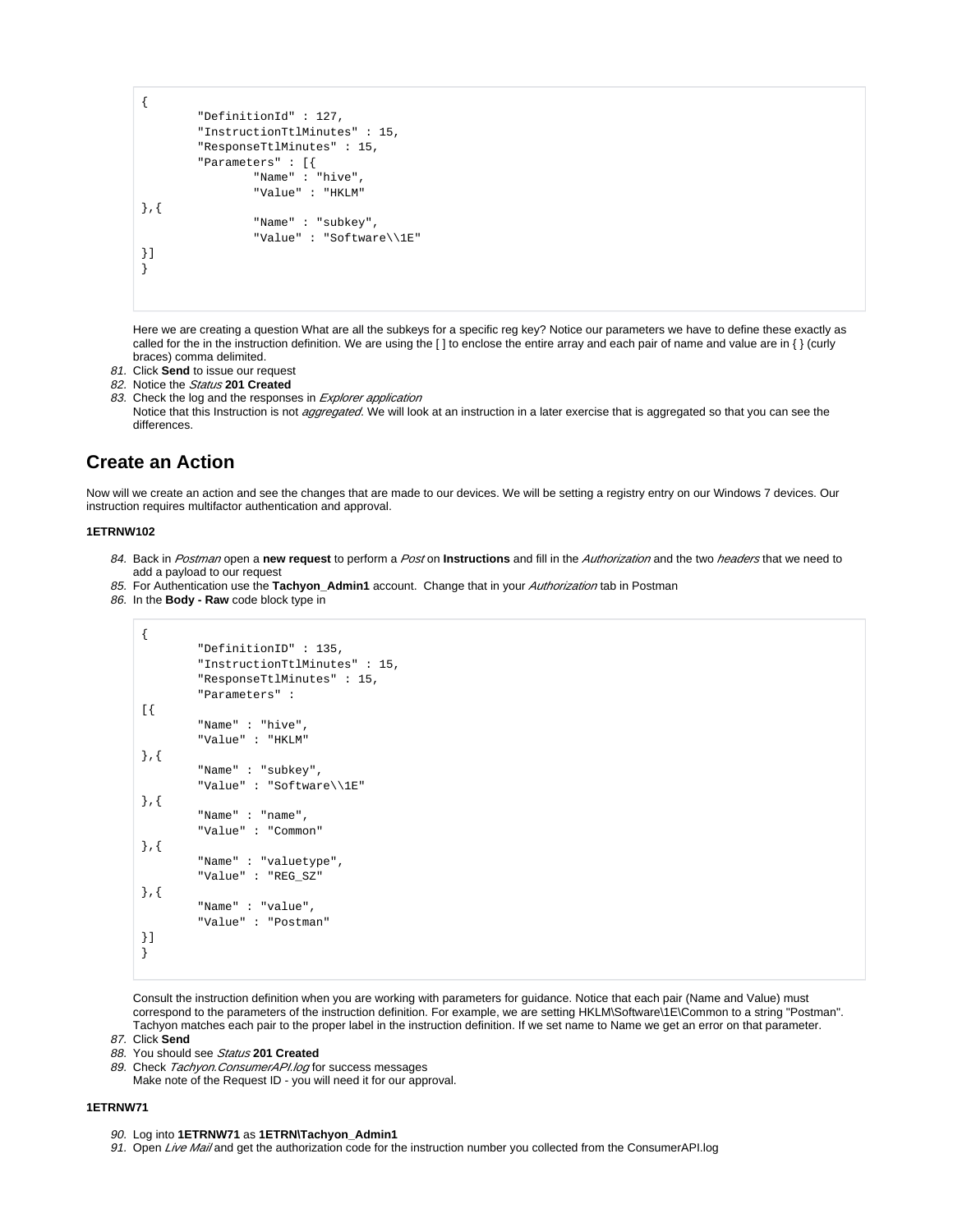- 92. Open Explorer and navigate to **Instructions History**. Notice the instruction waiting for authentication. Open that instruction and click on the Provide authentication code button
- 93. Enter your authentication code from the email

### **1ETRNW102**

Now we will approve the Action

- 94. Perform a Post on **Approvals/Instruction**
- 95. For authentication use **1ETRN\Tachyon\_AdminPP** account
- 96. In the Body code block type in

```
{
         "InstructionId" : "XX",
         "Comment" : "Any comment here",
         "Approved" : "true"
}
```
- 97. Check the Log and the Explorer application for the results.
- 98. Open Regedit and navigate to HKLM\Software\1E\ there will be a name of Common with the data set to Postman If you are working quickly through the labs you can come back to checking the registry for the results, if the key is not changed on this device yet.

# <span id="page-5-0"></span>**Aggregation**

Earlier we look at creating the question from instruction definition 127. This pulls all of the subkeys for a registry key. This instruction is not aggregated. Now we will look at an instruction that is aggregated. You will need to understand how your instruction returns the responses in order to be able to handle them to act on the data that is returned.

#### **1ETRNW102**

- 99. Create a question What processes are running by performing a Post on **Instructions**
- 100. After adding your Headers and your Authorization type the following in your Body field

```
{
         "DefinitionId" : 96,
         "InstructionTtlMinutes" : 120,
         "ResponseTtlMinutes" : 120
}
```
#### 101. Click **Send**

102. Open Explorer application and take a look at the responses that are returned from each of the questions.

As you can see the Instruction that is aggregated has the count of each instance of the item (in this case the processes that are running). Our registry key question has just the listing of each item. So we see the same line item for each device (for example HKLM\Software\1E will appear 7 individual times in our responses because we have 7 different devices in our lab). Each type of return has usefulness when you are acting upon the data that you are returning.

# <span id="page-5-1"></span>**Showing both aggregated and non-aggregated responses**

There are times when you want to have both the counts of the items and the listing of all items. We can do this by setting the KeepRaw flag.

103. Back in **Postman** in the **Body - Raw** section add the following line to your code block under "ResponseTtlMinutes" : 120 (you will need to add a comma to this line)

"KeepRaw" : 1

Make sure to leave your closing brace below this new line

- 104. Open **Explorer** and navigate to **Instructions History** and select the latest issue of the **What processes are running** instruction
- 105. Now you see the ability to see either the Raw table view or the Aggregated table view by switching the view using the buttons above the **Filter Results** button
- 106. Open the first **What processes are running** instruction and notice that we only have one view to see for these responses

# **Permissions**

For our first step for permissions we will look at all of the permissions for a Role and then the permissions for a Principal